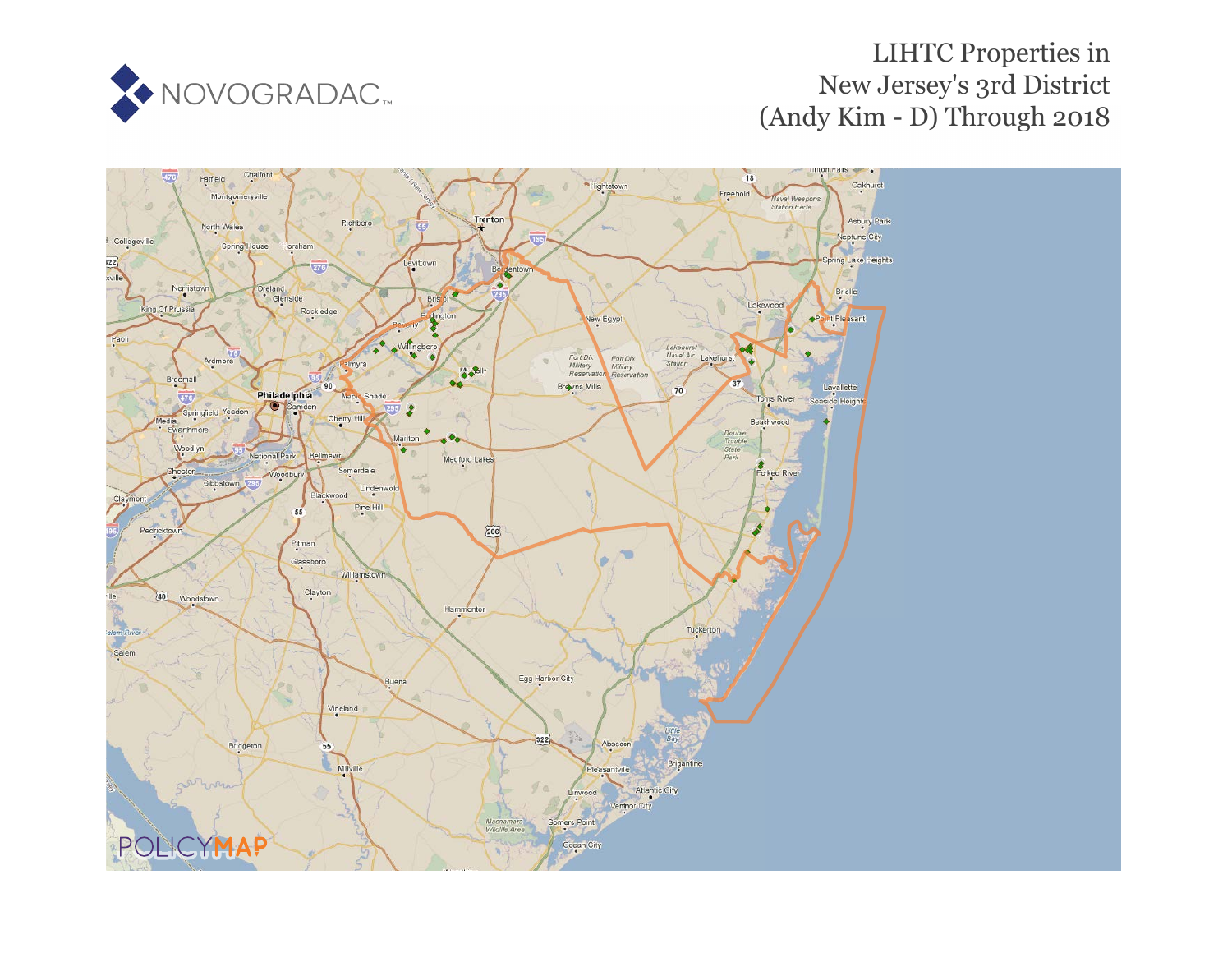| <b>Project Name</b>                                                                                                                                                                                                           | <b>Address</b>                                                | City                           | <b>State</b> | <b>Zip Code</b> | <b>Nonprofit</b><br><b>Sponsor</b> | <b>Allocation</b><br>Year | <b>Annual</b><br><b>Allocated</b><br><b>Amount</b> | <b>Year PIS</b>      | <b>Construction Type</b>        | <b>Total</b><br><b>Units</b> | Low<br>Income<br><b>Units</b> | <b>Rent or</b><br><b>Income</b><br><b>Ceiling</b> | <b>Credit %</b>  | <b>Tax-Exempt</b><br><b>Bond</b> | HUD Multi-Family<br>Financing/<br><b>Rental Assistance</b> |
|-------------------------------------------------------------------------------------------------------------------------------------------------------------------------------------------------------------------------------|---------------------------------------------------------------|--------------------------------|--------------|-----------------|------------------------------------|---------------------------|----------------------------------------------------|----------------------|---------------------------------|------------------------------|-------------------------------|---------------------------------------------------|------------------|----------------------------------|------------------------------------------------------------|
| FREEDOM VILLAGE AT 500 WOODLANE WESTAMPTON<br><b>WESTAMPTON I</b>                                                                                                                                                             | $\mathbf{R}\mathbf{D}$                                        |                                | NJ           | 8060            |                                    | 2013                      | \$0                                                | Insufficient<br>Data | Not Indicated                   | 48                           | $\bf{0}$                      |                                                   | Not<br>Indicated |                                  |                                                            |
| CEDAR RUN                                                                                                                                                                                                                     | 240 SOUTH<br><b>MAIN STREET</b>                               | <b>WEST CREEK</b>              | $\rm{NJ}$    | 8092            |                                    | Insufficient<br>Data      | $\$0$                                              | Insufficient<br>Data | <b>Acquisition and Rehab 72</b> |                              | 72                            | 60% AMGI                                          | Not<br>Indicated |                                  |                                                            |
| <b>CORNERSTONE AT</b><br><b>DELANCO</b>                                                                                                                                                                                       | 200 RHAWN<br><b>STREET</b>                                    | DELANCO TWP.                   | NJ           | 8075            |                                    | Insufficient<br>Data      | \$1,609,028                                        | Insufficient<br>Data | <b>New Construction</b>         | 64                           | 64                            | 60% AMGI                                          | Not<br>Indicated |                                  |                                                            |
| ${\small \texttt{ETHEL} \texttt{LAWRENCE} \texttt{III}} & {\small \texttt{MOORESTOWN-} \texttt{MT}. \texttt{LAUREL}} \\ {\small \texttt{M} \texttt{T}.\texttt{LAUREL} \texttt{RD}} & {\small \texttt{MT}.\texttt{LAUREL}} \\$ |                                                               |                                | NJ           | 8054            |                                    | Insufficient<br>Data      | $\$0$                                              | Insufficient<br>Data | <b>New Construction</b>         | 60                           | 60                            | 60% AMGI                                          | Not<br>Indicated |                                  |                                                            |
| RIVERWOOD CHASE<br><b>APTS</b>                                                                                                                                                                                                | 41-59 COX CRO<br><b>ROAD</b>                                  | <b>TOMS RIVER</b>              | NJ           | 8755            |                                    | Insufficient<br>Data      | \$0                                                | Insufficient<br>Data | <b>New Construction</b>         | 50                           | 50                            | 60% AMGI                                          | Not<br>Indicated |                                  |                                                            |
| <b>SEASIDE SENIOR</b><br><b>APARTMENTS</b>                                                                                                                                                                                    | 316 AND 323<br><b>HAMILTON</b><br><b>AVENUE</b>               | SEASIDE HEIGHTS NJ             |              | 8751            |                                    | Insufficient<br>Data      | \$648,057                                          | Insufficient<br>Data | <b>New Construction</b>         | 91                           | 91                            | 60% AMGI                                          | Not<br>Indicated |                                  |                                                            |
| <b>TOMS RIVER FAMILY</b><br><b>APTS</b>                                                                                                                                                                                       | <b>ROUTE 70 AND</b><br>MASSACHUSETT TOMS RIVER<br><b>SAVE</b> |                                | NJ           | 8755            |                                    | Insufficient<br>Data      | $\$0$                                              | Insufficient<br>Data | <b>New Construction</b>         | 49                           | 49                            | 60% AMGI                                          | Not<br>Indicated |                                  |                                                            |
| WATERFRONT VILLAGE BURLINGTON                                                                                                                                                                                                 | <b>ROAD</b>                                                   | <b>BORDENTOWN</b>              | NJ           | 8505            |                                    | Insufficient<br>Data      | \$1,110,464                                        | Insufficient<br>Data | <b>New Construction</b>         | 70                           | 70                            | 60% AMGI                                          | Not<br>Indicated |                                  |                                                            |
| WESTAMPTON<br><b>APARTMENTS</b>                                                                                                                                                                                               | WOOD RD AND<br><b>STEMMERS</b><br>LANE                        | <b>WESTAMPTON</b>              | NJ           | 8060            |                                    | Insufficient<br>Data      | \$1,167,400                                        | Insufficient<br>Data | <b>New Construction</b>         | 72                           | 72                            | 60% AMGI                                          | Not<br>Indicated |                                  |                                                            |
| <b>HOPE'S CROSSING</b>                                                                                                                                                                                                        | <b>1 VANS WAY</b>                                             | <b>TOMS RIVER</b>              | NJ           | 8755            | No                                 | Insufficient<br>Data      | \$0                                                | 1995                 | Not Indicated                   | 124                          | $\bf{0}$                      |                                                   | Not<br>Indicated | No                               |                                                            |
| ROEBLING VILLAGE<br>INN AFFORDABLE<br><b>HOUSING</b>                                                                                                                                                                          | 32 RIVERSIDE<br><b>AVENUE</b>                                 | <b>FLORENCE</b>                | NJ           | 8518            | No                                 | 1995                      | \$129,190                                          | 1997                 | Acquisition and Rehab 14        |                              | 14                            | 60% AMGI                                          | Not<br>Indicated | No                               |                                                            |
| LUMBERTON<br><b>INDEPENDENT LIVING</b>                                                                                                                                                                                        | 25<br><b>DRIVE</b>                                            | INDEPENDENCE LUMBERTON TWP. NJ |              | 8048            |                                    | Insufficient<br>Data      | \$927,664                                          | 1997                 | <b>New Construction</b>         | 128                          | 128                           | 60% AMGI                                          | Not<br>Indicated |                                  |                                                            |
| <b>CHAMBERS BRIDGE</b><br>RESIDENCE #502                                                                                                                                                                                      | 175<br><b>CHAMBERSBRID BRICK</b><br>GE RD                     |                                | NJ           | 08723-3503      | No                                 | Insufficient<br>Data      | $\$0$                                              | 1998                 | Not Indicated                   | 183                          | $\bf{0}$                      |                                                   | TCEP only No     |                                  |                                                            |

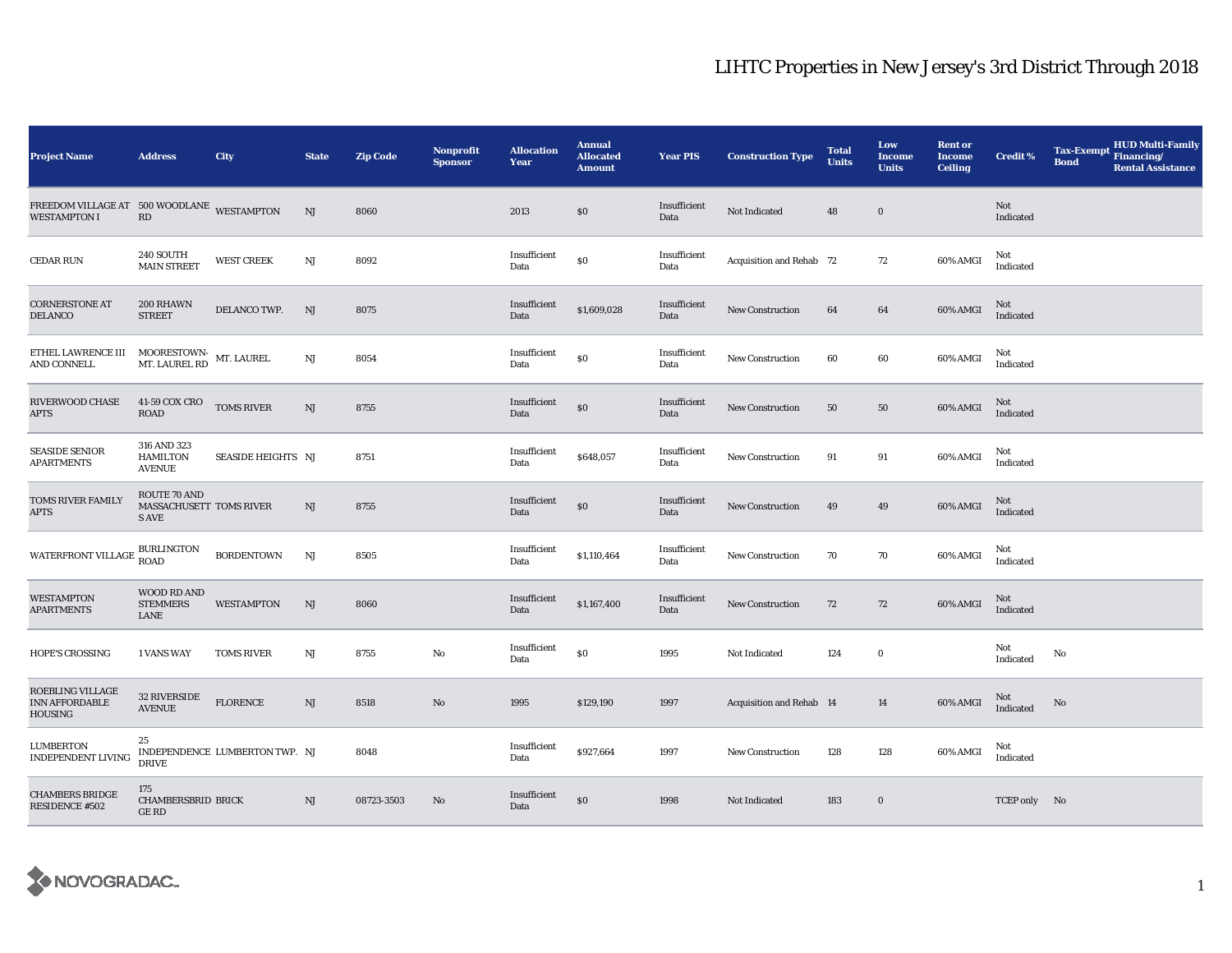| <b>Project Name</b>                                                            | <b>Address</b>                                      | City                 | <b>State</b> | <b>Zip Code</b> | <b>Nonprofit</b><br><b>Sponsor</b> | <b>Allocation</b><br>Year | <b>Annual</b><br><b>Allocated</b><br><b>Amount</b> | <b>Year PIS</b> | <b>Construction Type</b> | <b>Total</b><br><b>Units</b> | Low<br><b>Income</b><br><b>Units</b> | <b>Rent or</b><br><b>Income</b><br><b>Ceiling</b> | <b>Credit %</b>       | <b>HUD Multi-Family</b><br><b>Tax-Exempt</b><br>Financing/<br><b>Bond</b><br><b>Rental Assistance</b> |
|--------------------------------------------------------------------------------|-----------------------------------------------------|----------------------|--------------|-----------------|------------------------------------|---------------------------|----------------------------------------------------|-----------------|--------------------------|------------------------------|--------------------------------------|---------------------------------------------------|-----------------------|-------------------------------------------------------------------------------------------------------|
| CHAMBERSBRIDGE<br><b>RESIDENCE (BRICK</b><br>SENIOR APARTMENTS) GE ROAD        | 175<br>CHAMBERSBRID BRICK TWP.                      |                      | NJ           | 8723            |                                    | Insufficient<br>Data      | \$1,929,981                                        | 1998            | <b>New Construction</b>  | 183                          | 175                                  | 50% AMGI                                          | Not<br>Indicated      |                                                                                                       |
| ETHEL R. LAWRENCE<br><b>HOMES</b>                                              | 100 FAITH<br><b>COURT</b>                           | MOUNT LAUREL<br>TWP. | NJ           | 8054            | No                                 | 1998                      | \$1,081,381                                        | 2000            | <b>New Construction</b>  | 100                          | 80                                   | 60% AMGI                                          | Not<br>Indicated      | No                                                                                                    |
| CREEKSIDE #05913                                                               | 237 RTE 70                                          | MEDFORD              | NJ           | 8055            | No                                 | 2005                      | \$0                                                | 2007            | <b>New Construction</b>  | 32                           | $\bf{0}$                             |                                                   | TCEP only No          |                                                                                                       |
| LITC#05913 CREEKSIDE 235 ROUTE 70<br><b>APARTMENTS</b>                         |                                                     | <b>MEDFORD</b>       | NJ           | 08055-9506      | No                                 | Insufficient<br>Data      | \$0                                                | 2007            | Not Indicated            | $32\,$                       | $\mathbf 0$                          |                                                   | TCEP only No          |                                                                                                       |
| <b>CREEKSIDE</b>                                                               | 235 RT. 70                                          | MEDFORD TWP.         | NJ           | 8055            |                                    | Insufficient<br>Data      | \$424,104                                          | 2007            | <b>New Construction</b>  | 32                           | 32                                   | 60% AMGI                                          | Not<br>Indicated      |                                                                                                       |
| MEDFORD COMMONS                                                                | 311 STEPHEN<br><b>RISE</b>                          | MEDFORD TWP.         | NJ           | 8055            | No                                 | 2006                      | \$657,586                                          | 2008            | <b>New Construction</b>  | 60                           | 60                                   | 60% AMGI                                          | Not<br>Indicated      | No                                                                                                    |
| <b>SHARP ROAD</b>                                                              | 32 NANTICOKE<br><b>CT</b>                           | <b>EVESHAM</b>       | NJ           | 8053            | No                                 | 2007                      | \$1,349,999                                        | 2008            | New Construction         | 104                          | $\bf{0}$                             |                                                   | Not<br>Indicated      | No                                                                                                    |
| <b>TOMS RIVER</b><br><b>CRESCENT</b>                                           | 303 AUDREY<br><b>AVENUE</b>                         | TOMS RIVER TWP. NJ   |              | 8753            | No                                 | 2007                      | \$1,677,482                                        | 2008            | New Construction         | 120                          | 120                                  |                                                   | 50% AMGI TCEP only No |                                                                                                       |
| LITC#06904 MEDFORD 311 STEPHEN<br><b>COMMONS</b>                               | RISE 8609 II YES MEDFORD                            |                      | NJ           | 08055-9272      | No                                 | 2006                      | \$519,616                                          | 2008            | <b>New Construction</b>  | 60                           | $\bf{0}$                             |                                                   | TCEP only No          |                                                                                                       |
| SHARP ROAD FAMILY<br>HOUSING LITC# 07905                                       | 200 SHARP<br><b>ROAD 7B 8609</b><br><b>YES</b>      | <b>EVESHAM TWP.</b>  | NJ           | 8053            | No                                 | 2007                      | \$1,349,999                                        | 2008            | <b>New Construction</b>  | 104                          | $\mathbf 0$                          |                                                   | TCEP only No          |                                                                                                       |
| WILLINGBORO SENIOR<br><b>HOUSING (AKA</b><br>DOROTHEA CAMPBELL ROAD<br>SENIOR) | 55 SUNSET                                           | WILLINGBORO<br>TWP.  | NJ           | 8046            | No                                 | 1998                      | \$669,788                                          | 2000            | <b>New Construction</b>  | 104                          | 104                                  | 50% AMGI                                          | Not<br>Indicated      | No                                                                                                    |
| <b>BRADFORD POINTE</b>                                                         | <b>6 BRADFORD CT BORDENTOWN</b>                     |                      | NJ           |                 | No                                 | Insufficient<br>Data      | $\$0$                                              | 2000            | Not Indicated            | 168                          | $\bf{0}$                             |                                                   | Not<br>Indicated      | No                                                                                                    |
| <b>BRADFORD POINTE</b><br>#565                                                 | ROUTE 130 8609 BORDENTOWN<br>PART 11 (YES) TOWNSHIP |                      | NJ           | 8505            | No                                 | Insufficient<br>Data      | \$0                                                | 2000            | Not Indicated            | 168                          | $\bf{0}$                             |                                                   | TCEP only No          |                                                                                                       |

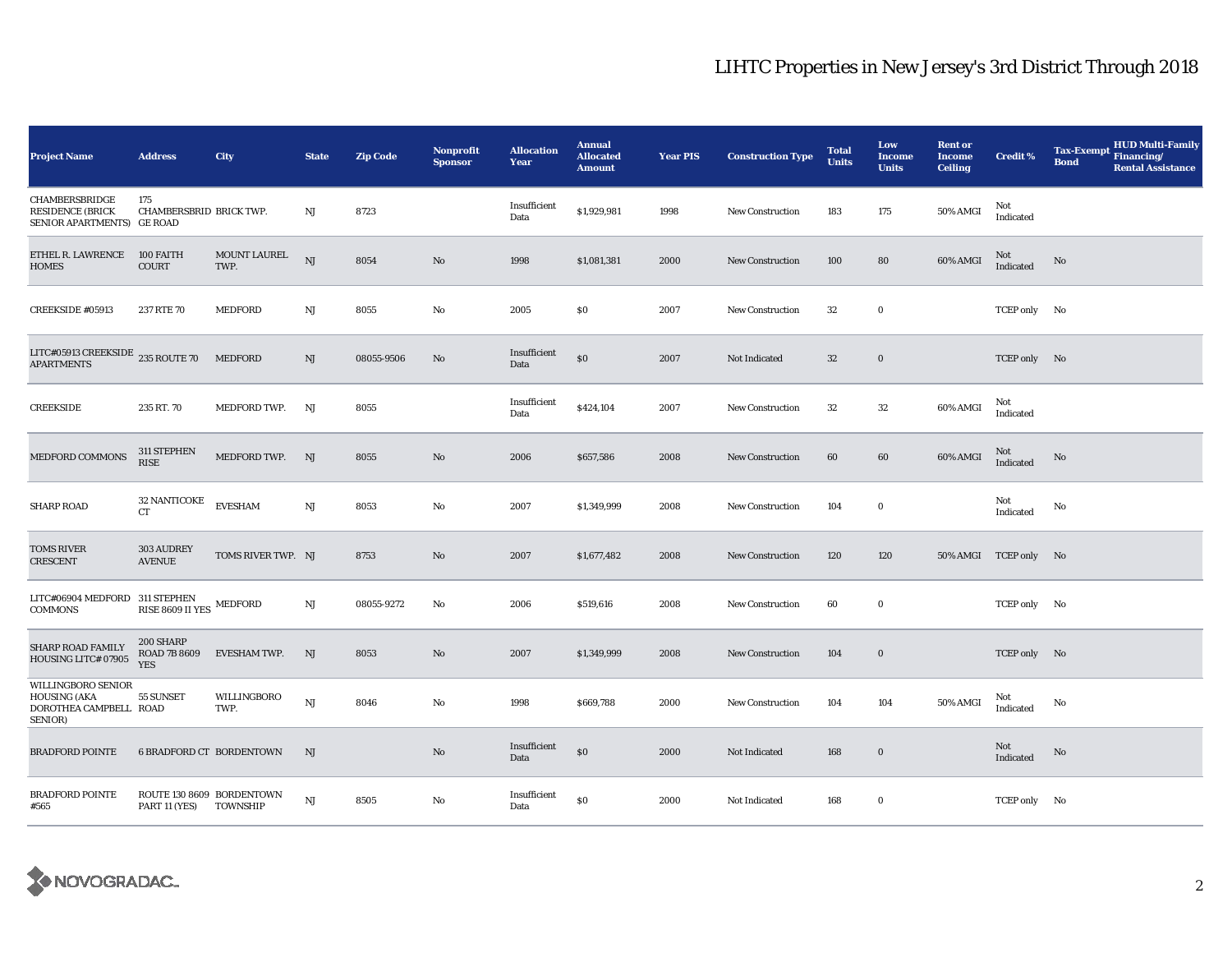| <b>Project Name</b>                                         | <b>Address</b>                                                      | City                                 | <b>State</b> | <b>Zip Code</b> | <b>Nonprofit</b><br><b>Sponsor</b> | <b>Allocation</b><br>Year | <b>Annual</b><br><b>Allocated</b><br><b>Amount</b> | <b>Year PIS</b> | <b>Construction Type</b>  | <b>Total</b><br><b>Units</b> | Low<br>Income<br><b>Units</b> | <b>Rent or</b><br><b>Income</b><br><b>Ceiling</b> | <b>Credit %</b>       | <b>HUD Multi-Family</b><br><b>Tax-Exempt</b><br>Financing/<br><b>Bond</b><br><b>Rental Assistance</b> |
|-------------------------------------------------------------|---------------------------------------------------------------------|--------------------------------------|--------------|-----------------|------------------------------------|---------------------------|----------------------------------------------------|-----------------|---------------------------|------------------------------|-------------------------------|---------------------------------------------------|-----------------------|-------------------------------------------------------------------------------------------------------|
| WILLINGBORO SENIOR<br>HOUSING #558                          | <b>SIDNEY LANE &amp;</b><br>SUNSET ROAD WILLINGBORO<br>8609 II (NO) |                                      | NJ           | 8046            | No                                 | Insufficient<br>Data      | \$0                                                | 2000            | Not Indicated             | 104                          | $\bf{0}$                      |                                                   | TCEP only No          |                                                                                                       |
| <b>BORDENTOWN</b><br><b>AFFORDABLE</b><br><b>APARTMENTS</b> | ROUTE 130 AND<br>BURLINGTON-<br>BORDENTOWN<br><b>ROAD</b>           | <b>BORDENTOWN</b>                    | NJ           | 8505            |                                    | Insufficient<br>Data      | \$950,728                                          | 2000            | <b>New Construction</b>   | 168                          | 168                           | 50% AMGI                                          | Not<br>Indicated      |                                                                                                       |
| <b>MONASTERY</b>                                            | $281\,{\rm LAFAYETTE}$ BORDENTOWN<br><b>ST</b>                      |                                      | NJ           | 8505            | No                                 | Insufficient<br>Data      | $\$0$                                              | 2001            | <b>New Construction</b>   | 137                          | $\bf{0}$                      |                                                   | Not<br>Indicated      | No                                                                                                    |
| EASTAMPTON TOWN<br><b>CENTER</b>                            | <b>25 SAWYERS</b><br><b>AVE</b>                                     | <b>EASTAMPTON</b><br><b>TOWNSHIP</b> | NJ           | 08060-3921      | No                                 | 2000                      | \$0                                                | 2002            | <b>New Construction</b>   | 100                          | $\bf{0}$                      |                                                   | TCEP only No          |                                                                                                       |
| METROPOLITAN INN                                            | <b>BROAD STREET</b><br><b>AND HIGH</b><br><b>STREET</b>             | <b>BURLINGTON</b>                    | NJ           | 8016            | No                                 | 2001                      | \$63,278                                           | 2002            | <b>New Construction</b>   | 16                           | 16                            |                                                   | 50% AMGI TCEP only No |                                                                                                       |
| <b>WEST ELECTRONIC</b>                                      | 240 E PEARL ST BURLINGTON                                           |                                      | NJ           | 08016-1715      | No                                 | 2001                      | $\$0$                                              | 2002            | <b>New Construction</b>   | 36                           | $\bf{0}$                      |                                                   | TCEP only No          |                                                                                                       |
| <b>BROWNS WOODS</b><br><b>APARTMENTS</b>                    | 226 TRENTON<br>ROAD                                                 | PEMBERTON TWP. NJ                    |              | 8015            | No                                 | 2001                      | \$210,276                                          | 2002            | Acquisition and Rehab 149 |                              | 120                           | 60% AMGI                                          | Not<br>Indicated      | No                                                                                                    |
| <b>EASTAMPTON</b><br>APARTMENTS                             | 1 CLEMENS<br><b>BOULEVARD</b>                                       | EASTAMPTON TWP. NJ                   |              | 8060            |                                    | Insufficient<br>Data      | \$1,005,199                                        | 2002            | <b>New Construction</b>   | 100                          | 99                            | 50% AMGI                                          | Not<br>Indicated      |                                                                                                       |
| <b>SAINT CLARES</b><br><b>MONASTERY</b>                     | 201<br>CROSSWICKS<br><b>STREET</b>                                  | <b>BORDENTOWN</b>                    | NJ           | 8505            |                                    | Insufficient<br>Data      | \$93,127                                           | 2002            | <b>New Construction</b>   | 42                           | 42                            | 50% AMGI                                          | Not<br>Indicated      |                                                                                                       |
| WEST ELECTRONICS<br><b>BUILDING</b>                         | <b>231 PENN</b><br><b>STREET</b>                                    | <b>BURLINGTON</b>                    | NJ           | 8016            |                                    | Insufficient<br>Data      | \$152,196                                          | 2002            | Acquisition and Rehab 36  |                              | 36                            | 50% AMGI                                          | Not<br>Indicated      |                                                                                                       |
| <b>BRICK SPECIAL NEEDS</b><br><b>HOUSING</b>                | 1200 ROUTE 70 BRICK TWP.                                            |                                      | NJ           | 8724            | No                                 | 2002                      | \$439,145                                          | 2004            | <b>New Construction</b>   | 36                           | $36\,$                        | 60% AMGI                                          | Not<br>Indicated      | No                                                                                                    |
| ETHEL R. LAWRENCE<br><b>HOMES PHASE II</b>                  | 1 ETHEL<br><b>LAWRENCE</b><br><b>BOULEVARD</b>                      | MOUNT LAUREL<br>TWP.                 | NJ           | 8054            | No                                 | 2002                      | \$501,237                                          | 2004            | <b>New Construction</b>   | 40                           | 40                            | 60% AMGI                                          | Not<br>Indicated      | No                                                                                                    |
| MOUNT HOLLY SENIOR <sup>256</sup> CLIFTON                   |                                                                     | MT HOLLY                             | NJ           | 8060            | No                                 | 2005                      | \$268,039                                          | 2005            | Acquisition and Rehab 29  |                              | $\bf{0}$                      |                                                   | Not<br>Indicated      | No                                                                                                    |

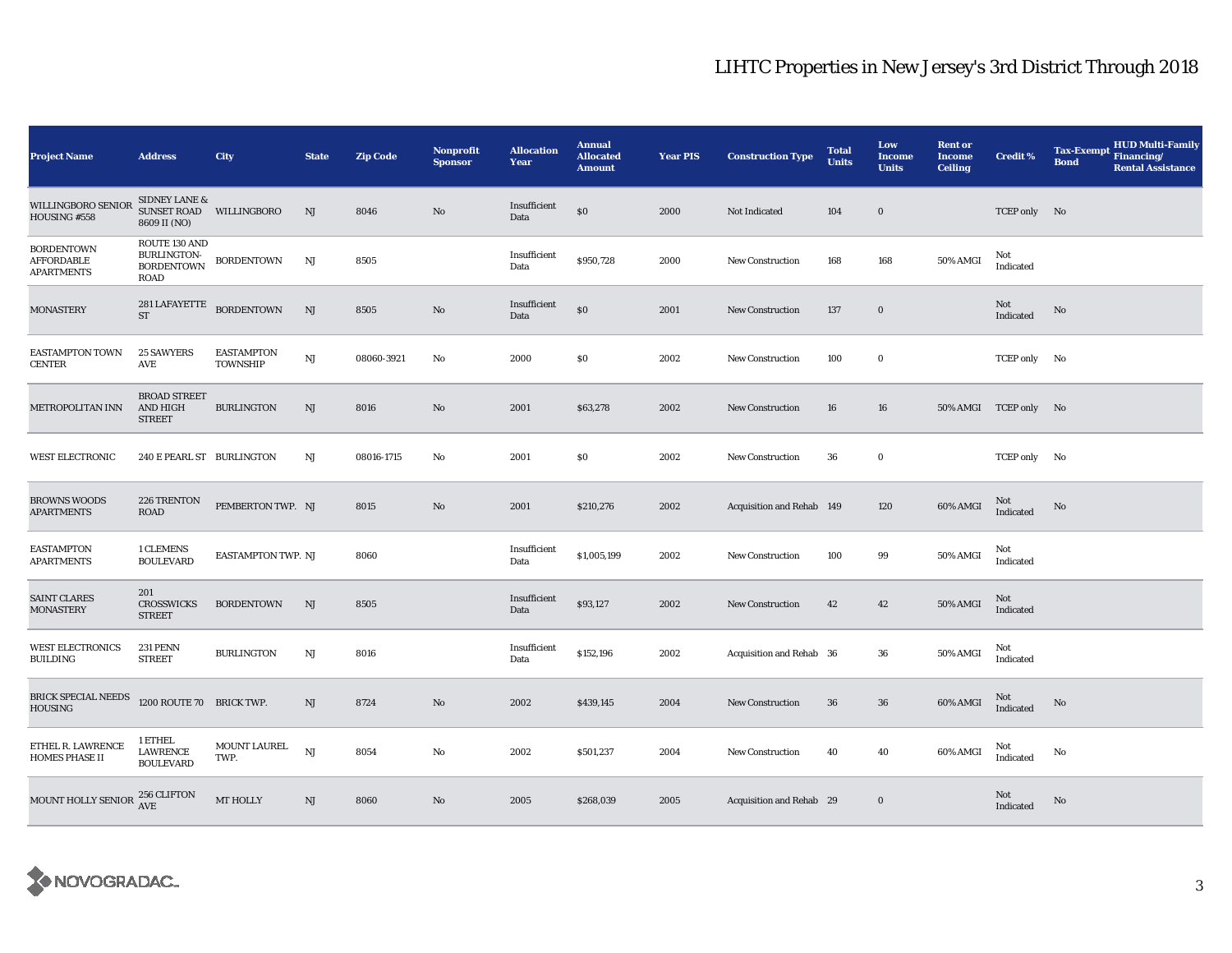| <b>Project Name</b>                                                     | <b>Address</b>                      | City                       | <b>State</b> | <b>Zip Code</b> | <b>Nonprofit</b><br><b>Sponsor</b> | <b>Allocation</b><br>Year | <b>Annual</b><br><b>Allocated</b><br><b>Amount</b> | <b>Year PIS</b> | <b>Construction Type</b> | <b>Total</b><br><b>Units</b> | Low<br><b>Income</b><br><b>Units</b> | <b>Rent or</b><br><b>Income</b><br><b>Ceiling</b> | <b>Credit %</b>       | <b>HUD Multi-Family</b><br><b>Tax-Exempt</b><br>Financing/<br><b>Bond</b><br><b>Rental Assistance</b> |
|-------------------------------------------------------------------------|-------------------------------------|----------------------------|--------------|-----------------|------------------------------------|---------------------------|----------------------------------------------------|-----------------|--------------------------|------------------------------|--------------------------------------|---------------------------------------------------|-----------------------|-------------------------------------------------------------------------------------------------------|
| <b>SAMUEL MILLER</b><br><b>RETIREMENT</b><br><b>COMMUNITY</b>           | 256 CLIFTON<br><b>AVENUE</b>        | <b>MOUNT HOLLY</b><br>TWP. | NJ           | 8060            | No                                 | 2005                      | \$286,192                                          | 2005            | Acquisition and Rehab 29 |                              | 29                                   |                                                   | 60% AMGI TCEP only No |                                                                                                       |
| PATRIOTS COVE                                                           | 5 UNION<br><b>BOULEVARD</b>         | BARNEGAT TWP. NJ           |              | 8005            | $\mathbf{N}\mathbf{o}$             | Insufficient<br>Data      | \$289,506                                          | 2009            | <b>New Construction</b>  | 46                           | 46                                   |                                                   | 60% AMGI TCEP only No |                                                                                                       |
| SHARP ROAD FAMILY<br><b>HOUSING</b>                                     | 200 SHARP<br><b>ROAD</b>            | <b>EVESHAM TWP.</b>        | NJ           | 8054            |                                    | Insufficient<br>Data      | \$1,350,000                                        | 2009            | New Construction         | 104                          | 104                                  | 60% AMGI                                          | Not<br>Indicated      |                                                                                                       |
| <b>MEDFORD SENIOR</b><br><b>HOUSING</b>                                 |                                     | 8 JONES ROAD MEDFORD TWP.  | NJ           | 8055            | $\mathbf{N}\mathbf{o}$             | 2009                      | \$878,873                                          | 2010            | New Construction         | 36                           | 36                                   |                                                   | 60% AMGI TCEP only No |                                                                                                       |
| HERITAGE VILLAGE AT 1031 NEWARK<br><b>SEABREEZE</b>                     | <b>AVENUE</b>                       | <b>FORKED RIVER</b>        | NJ           | 8731            | No                                 | Insufficient<br>Data      | \$491,972                                          | 2011            | New Construction         | 100                          | 100                                  |                                                   | 60% AMGI TCEP only No |                                                                                                       |
| <b>HERITAGE AT</b><br><b>SEABREEZE</b>                                  | 1031 NEWARK<br>$\operatorname{AVE}$ | FORKED RIVER               | NJ           | 08731-1166      | $\mathbf{No}$                      | Insufficient<br>Data      | $\$0$                                              | 2011            | Not Indicated            | 100                          | $\bf{0}$                             |                                                   | TCEP only No          |                                                                                                       |
| LIVING SPRINGS                                                          | <b>600 PARKVIEW</b><br>DR           | DELANCO                    | $_{\rm NJ}$  | 08075-5261      | No                                 | 2011                      | \$1,749,999                                        | 2011            | <b>New Construction</b>  | 99                           | $\bf{0}$                             |                                                   | TCEP only No          |                                                                                                       |
| LIVING SPRINGS<br><b>SENIOR RESIDENCE</b>                               | 4151 ROUTE 130<br><b>SOUTH</b>      | DELANCO TWP.               | NJ           | 8075            |                                    | Insufficient<br>Data      | \$1,750,000                                        | 2011            | <b>New Construction</b>  | 99                           | 94                                   | 60% AMGI                                          | Not<br>Indicated      |                                                                                                       |
| LUMBERTON<br>INDEPENDENT LIVING INDEPENDENCE LUMBERTON<br>CAMPUS        | 100<br>DR                           |                            | NJ           |                 | No                                 | 2013                      | \$0                                                | 2012            | New Construction         | 128                          | 127                                  |                                                   | Not<br>Indicated      | No                                                                                                    |
| DAVENPORT VILLAGE 101 DAVENPORT HAINESPORT TWP. NJ<br><b>APARTMENTS</b> | <b>AVENUE</b>                       |                            |              | 8036            | No                                 | 2013                      | \$440,630                                          | 2012            | New Construction         | 55                           | 55                                   | 50% AMGI                                          | Not<br>Indicated      | No                                                                                                    |
| <b>CHAMBERS BRIDGE</b><br><b>RESIDENCE</b>                              | 175 CHAMBERS<br><b>BRIDGE RD</b>    | <b>BRICK</b>               | NJ           | 8723            | No                                 | 1996                      | \$0                                                | 2012            | New Construction         | 183                          | $\bf{0}$                             |                                                   | Not<br>Indicated      | No                                                                                                    |
| BRICK SPECIAL NEEDS STATE<br>HOUSING #670                               | <b>HIGHWAY 70</b>                   | BRICK TOWNSHIP NJ          |              | 8723            | $\mathbf{N}\mathbf{o}$             | 2013                      | \$0                                                | 2012            | New Construction         | 36                           | $\bf{0}$                             |                                                   | TCEP only No          |                                                                                                       |
| DAVENPORT VILLAGE 301 DAVENPORT HAINESPORT<br><b>APARTMENTS #630</b>    | <b>AVE 8609 II NO</b>               |                            | NJ           | 08036-2639      | No                                 | 2013                      | \$0                                                | 2012            | New Construction         | 55                           | $\bf{0}$                             |                                                   | TCEP only No          |                                                                                                       |

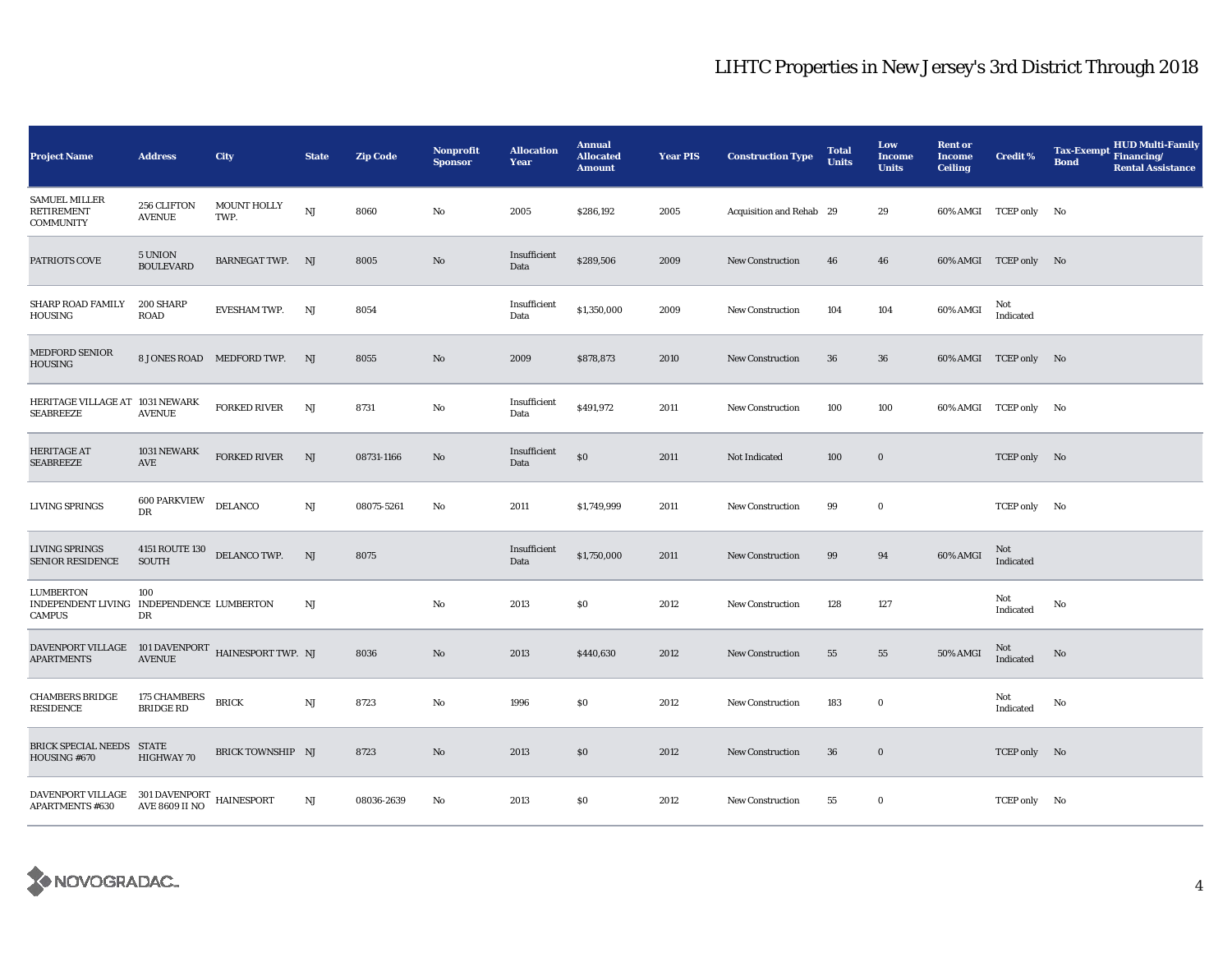| <b>Project Name</b>                                                        | <b>Address</b>                           | City                    | <b>State</b> | <b>Zip Code</b> | <b>Nonprofit</b><br><b>Sponsor</b> | <b>Allocation</b><br>Year | <b>Annual</b><br><b>Allocated</b><br><b>Amount</b> | <b>Year PIS</b> | <b>Construction Type</b>              | <b>Total</b><br><b>Units</b> | Low<br>Income<br><b>Units</b> | <b>Rent or</b><br><b>Income</b><br><b>Ceiling</b> | <b>Credit %</b>       | <b>HUD Multi-Family</b><br><b>Tax-Exempt</b><br>Financing/<br><b>Bond</b><br><b>Rental Assistance</b> |
|----------------------------------------------------------------------------|------------------------------------------|-------------------------|--------------|-----------------|------------------------------------|---------------------------|----------------------------------------------------|-----------------|---------------------------------------|------------------------------|-------------------------------|---------------------------------------------------|-----------------------|-------------------------------------------------------------------------------------------------------|
| LUMBERTON<br>INDEPENDENT LIVING STE 3 8609 PART LUMBERTON<br>CAMPUS #347   | 1561 ROUTE 38<br>II NO                   |                         | NJ           | 08048-2939      | No                                 | 2013                      | \$0                                                | 2012            | <b>New Construction</b>               | 128                          | $\bf{0}$                      |                                                   | TCEP only No          |                                                                                                       |
| ROEBLING VILLAGE<br>INN AFFORD. HOUSING 718 S. RTE. 130 BURLINGTON<br>#447 |                                          |                         | NJ           | 8016            | No                                 | 2013                      | \$0                                                | 2012            | <b>New Construction</b>               | 14                           | $\bf{0}$                      |                                                   | TCEP only No          |                                                                                                       |
| LAUREL OAKS FAMILY $465$ N MAIN ST BARNEGAT<br><b>APTS I</b>               |                                          |                         | NJ           | 8005            | No                                 | 2012                      | \$1,546,473                                        | 2013            | <b>New Construction</b>               | 69                           | $\bf{0}$                      |                                                   | Not<br>Indicated      | No                                                                                                    |
| LAUREL OAKS FAMILY<br><b>APARTMENTS II</b>                                 | 465 N MAIN ST BARNEGAT                   |                         | NJ           | 08005-2440      | No                                 | 2012                      | \$523,167                                          | 2013            | New Construction                      | 24                           | $\bf{0}$                      |                                                   | TCEP only No          |                                                                                                       |
| SPRINGSIDE SCHOOL                                                          | 1508 MOUNT<br><b>HOLLY ROAD</b>          | <b>BURLINGTON</b>       | NJ           | 8016            | Yes                                | 2013                      | \$1,418,287                                        | 2013            | Both New Construction 74<br>and $A/R$ |                              | 74                            |                                                   | 60% AMGI TCEP only No |                                                                                                       |
| LAUREL OAKS FAMILY<br><b>APARTMENTS</b>                                    | 465 N MAIN ST BARNEGAT                   |                         | $_{\rm NJ}$  | 08005-2440      | No                                 | 2012                      | \$1,546,473                                        | 2013            | <b>New Construction</b>               | 69                           | $\bf{0}$                      |                                                   | TCEP only No          |                                                                                                       |
| LAUREL OAKS FAMILY<br><b>APARTMENTS #1105</b>                              | 465 N MAIN ST BARNEGAT                   |                         | NJ           | 08005-2440      | No                                 | Insufficient<br>Data      | $\$0$                                              | 2013            | Not Indicated                         | 69                           | $\bf{0}$                      |                                                   | TCEP only No          |                                                                                                       |
| <b>LAUREL OAKS</b>                                                         | 465 NORTH<br><b>MAIN STREET</b>          | <b>BARNEGAT TWP. NJ</b> |              | 8005            |                                    | Insufficient<br>Data      | \$1,546,474                                        | 2013            | <b>New Construction</b>               | 70                           | 70                            | 60% AMGI                                          | Not<br>Indicated      |                                                                                                       |
| LAUREL OAKS FAMILY<br><b>APARTMENTS 2</b>                                  | 465 NORTH<br><b>MAIN STREET</b>          | <b>BARNEGAT TWP. NJ</b> |              | 8005            |                                    | Insufficient<br>Data      | \$523,167                                          | 2013            | <b>New Construction</b>               | 24                           | 24                            | 60% AMGI                                          | Not<br>Indicated      |                                                                                                       |
| WHISPERING HILLS                                                           | 345<br>HAWTHORNE<br>LANE                 | <b>BARNEGAT TWP. NJ</b> |              | 8005            | No                                 | 2012                      | \$1,148,175                                        | 2013            | <b>New Construction</b>               | 52                           | 52                            |                                                   | 60% AMGI TCEP only No |                                                                                                       |
| FREEDOM VILLAGE AT<br><b>TOMS RIVER</b>                                    | 2215<br>MASSACHUSETT TOMS RIVER<br>S AVE |                         | NJ           | 8060            | Yes                                | 2014                      | \$1,200,000                                        | 2015            | <b>New Construction</b>               | 72                           | 72                            |                                                   | 60% AMGI TCEP only No |                                                                                                       |
| <b>WILLOWS AT</b><br><b>WARETOWN</b>                                       | <b>501 ROUTE 9</b>                       | <b>OCEAN</b>            | NJ           | 8758            |                                    | Insufficient<br>Data      | \$501,555                                          | 2015            | <b>New Construction</b>               | 76                           | 76                            | 60% AMGI                                          | Not<br>Indicated      |                                                                                                       |
| APARTMENTS AT THE 505 MITCHELL<br>MILL                                     | <b>AVENUE</b>                            | <b>BURLINGTON</b>       | NJ           | 8016            |                                    | 2013                      | \$1,163,679                                        | 2015            | <b>New Construction</b>               | 65                           | 65                            | 60% AMGI                                          | Not<br>Indicated      |                                                                                                       |

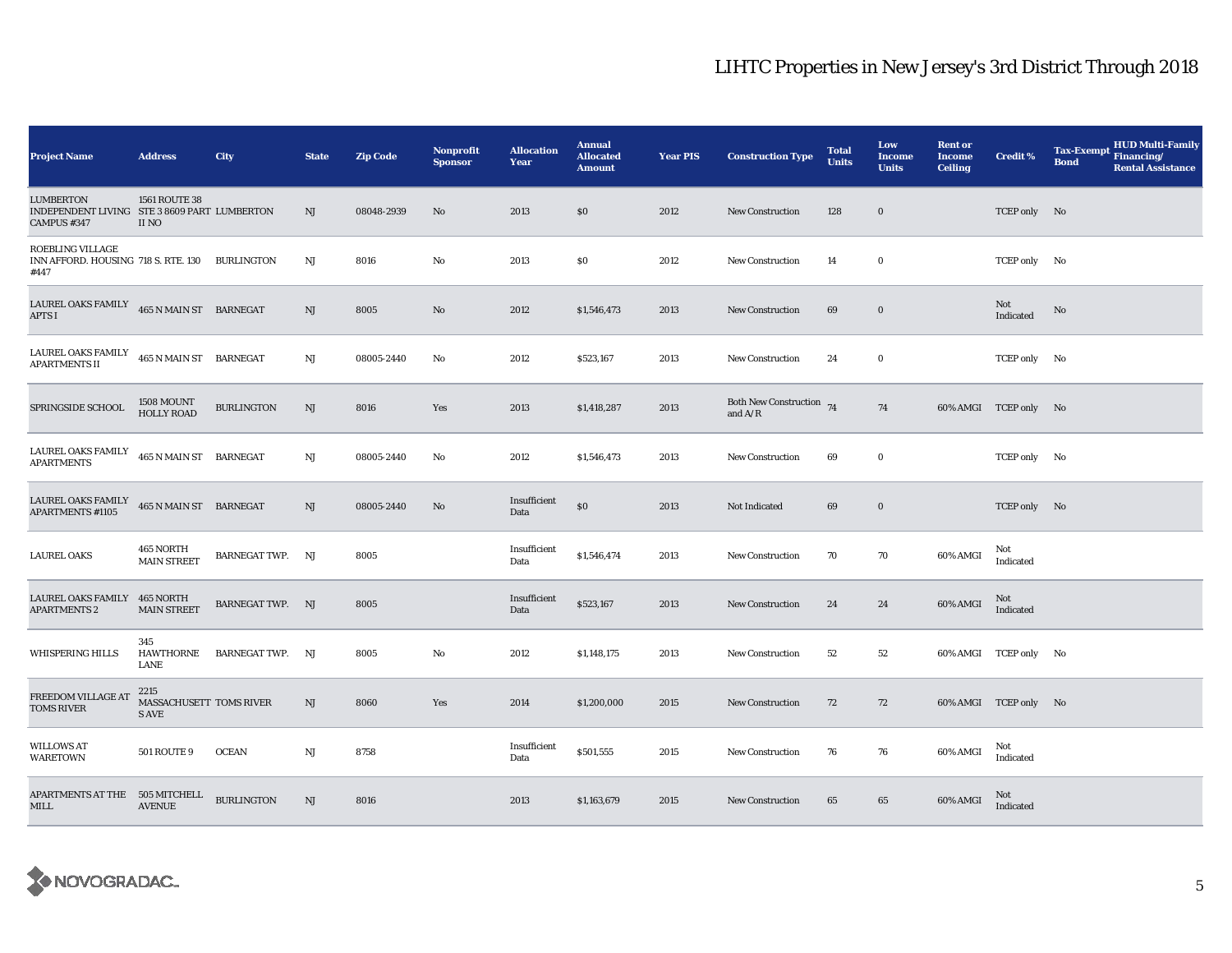| <b>Project Name</b>                                                                                                                                                                                            | <b>Address</b>                                                         | City              | <b>State</b>           | <b>Zip Code</b> | Nonprofit<br><b>Sponsor</b> | <b>Allocation</b><br>Year | <b>Annual</b><br><b>Allocated</b><br><b>Amount</b> | <b>Year PIS</b> | <b>Construction Type</b> | <b>Total</b><br><b>Units</b> | Low<br><b>Income</b><br><b>Units</b> | <b>Rent or</b><br><b>Income</b><br><b>Ceiling</b> | <b>Credit %</b>       | <b>Tax-Exempt</b><br><b>Bond</b> | <b>HUD Multi-Family</b><br>Financing/<br><b>Rental Assistance</b> |
|----------------------------------------------------------------------------------------------------------------------------------------------------------------------------------------------------------------|------------------------------------------------------------------------|-------------------|------------------------|-----------------|-----------------------------|---------------------------|----------------------------------------------------|-----------------|--------------------------|------------------------------|--------------------------------------|---------------------------------------------------|-----------------------|----------------------------------|-------------------------------------------------------------------|
| <b>DUFFY SCHOOL</b>                                                                                                                                                                                            | 203-225 W. 2ND<br><b>STREET</b>                                        | <b>FLORENCE</b>   | $_{\rm NJ}$            | 8518            |                             | 2013                      | \$1,038,333                                        | 2015            | Not Indicated            | 53                           | 53                                   | 60% AMGI                                          | Not<br>Indicated      |                                  |                                                                   |
| FREEDOM VILLAGE AT<br><b>WESTAMPTON PHASE</b><br>$\rm II$                                                                                                                                                      | $500\,$ WOODLANE $\,$ WESTAMPTON<br><b>ROAD</b>                        |                   | NJ                     | 8060            | Yes                         | 2015                      | \$593,648                                          | 2016            | <b>New Construction</b>  | 24                           | 24                                   |                                                   | 60% AMGI TCEP only No |                                  |                                                                   |
| <b>CORNERSTONE AT</b><br><b>BARNEGAT AKA</b><br><b>BARNEGAT SENIOR</b><br><b>APTS</b>                                                                                                                          | 9 S MAIN<br><b>STREET</b>                                              | BARNEGAT TWP. NJ  |                        | 8005            |                             | Insufficient<br>Data      | \$504,189                                          | 2016            | New Construction         | 70                           | 70                                   | 60% AMGI                                          | Not<br>Indicated      |                                  |                                                                   |
| FREEDOM VILLAGE AT 500 WOODLANE WESTAMPTON<br><b>WESTAMPTON</b>                                                                                                                                                | <b>ROAD</b>                                                            |                   | $\rm{NJ}$              | 8060            |                             | Insufficient<br>Data      | \$1,167,400                                        | 2016            | New Construction         | 48                           | 48                                   | 60% AMGI                                          | Not<br>Indicated      |                                  |                                                                   |
| BORDENTOWN SENIOR 1 SPRING<br>APTS                                                                                                                                                                             | <b>STREET</b>                                                          | <b>BORDENTOWN</b> | NJ                     | 8505            |                             | 2013                      | \$983,606                                          | 2016            | Not Indicated            | 48                           | 48                                   | 60% AMGI                                          | Not<br>Indicated      |                                  |                                                                   |
| <b>LACEY FAMILY</b><br><b>APARTMENTS</b>                                                                                                                                                                       | 916 LACEY ROAD LACEY                                                   |                   | NJ                     | 8731            |                             | Insufficient<br>Data      | \$631,943                                          | 2017            | <b>New Construction</b>  | 70                           | 70                                   | 60% AMGI                                          | Not<br>Indicated      |                                  |                                                                   |
| <b>MEADOW GREEN</b>                                                                                                                                                                                            | 2257<br>MASSACHUSETT TOMS RIVER<br><b>SAVE</b>                         |                   | $\mathbf{N}\mathbf{J}$ | 8755            |                             | Insufficient<br>Data      | \$617,565                                          | 2017            | <b>New Construction</b>  | 80                           | 80                                   | 60% AMGI                                          | Not<br>Indicated      |                                  |                                                                   |
| <b>TOMS RIVER</b><br><b>APARTMENTS</b>                                                                                                                                                                         | <b>COX CRO RD</b><br>AND<br>MASSACHUSETT TOMS RIVER<br><b>S AVENUE</b> |                   | NJ                     | 8755            |                             | Insufficient<br>Data      | \$765,863                                          | 2017            | <b>New Construction</b>  | 102                          | 101                                  | 60% AMGI                                          | Not<br>Indicated      |                                  |                                                                   |
|                                                                                                                                                                                                                |                                                                        |                   |                        |                 |                             |                           |                                                    |                 |                          |                              |                                      |                                                   |                       |                                  |                                                                   |
| <b>73 Projects Reported</b>                                                                                                                                                                                    |                                                                        |                   |                        |                 |                             |                           | \$43,592,133                                       |                 |                          | 5,656                        | 3,316                                |                                                   |                       |                                  |                                                                   |
| Location: New Jersey's 3rd District (Congressional District, 116th)                                                                                                                                            |                                                                        |                   |                        |                 |                             |                           |                                                    |                 |                          |                              |                                      |                                                   |                       |                                  |                                                                   |
| <b>Point Source: LIHTC</b>                                                                                                                                                                                     |                                                                        |                   |                        |                 |                             |                           |                                                    |                 |                          |                              |                                      |                                                   |                       |                                  |                                                                   |
| Note that the values and totals are provided as a reference and the validity of the data cannot be guaranteed. All data should be verified with the HUD website before using it in the decisionmaking process. |                                                                        |                   |                        |                 |                             |                           |                                                    |                 |                          |                              |                                      |                                                   |                       |                                  |                                                                   |